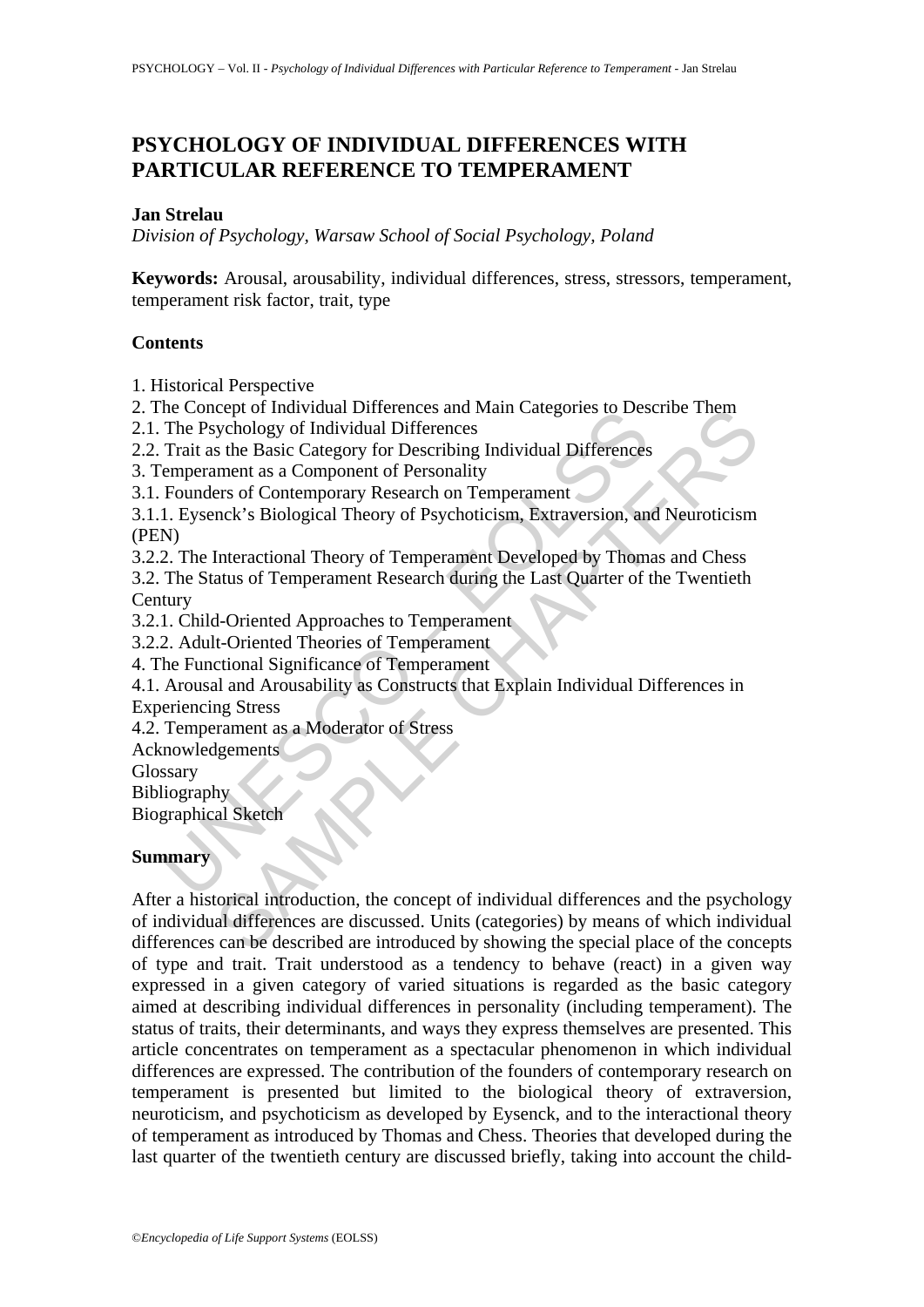oriented approach as well as the adult-oriented one. Special attention has been paid to the functional significance of temperament, which seems to be one of the main issues in future research on temperament. In this context the relationship "temperament–stress" has been viewed from several perspectives.

## **1. Historical Perspective**

From the beginning of time people have paid attention to the fact that individuals differ from each other. In the same situations they behave differently and the same individuals when confronted with different situations show some consistency in their behavior in spite of the situational diversity. Individual differences (I.D.) occur in all characteristics of individuals: their body, their mental traits, and their behavior, as well as in the artifacts that individuals create.

ie ancient times, differences among people have been consi<br>ning, especially by philosophers and physicians. The ancient Gi<br>osopher Hippocrates (460–377 B.C.E.) developed the idea that a<br>cour cardinal humors (Gr. *sanguis,* ent times, differences among people have been considered by mergecially by philosophers and physicians. The ancient Greek physician Highpocrates (460–377 B.C.E.) developed the idea that a given composited in Highpocrates Since ancient times, differences among people have been considered by men of learning, especially by philosophers and physicians. The ancient Greek physician and philosopher Hippocrates (460–377 B.C.E.) developed the idea that a given composition of four cardinal humors (Gr. *sanguis, chole, melas chole*, and *phlegma*) is the main source of health or sickness. The idea of a blending of four basic humors in different proportions became very fruitful more than five hundred years later. Galen (C.E. 130– 200), another famous physician of ancient Greece, used Hippocrates' ideas to develop the first theory of temperament, introduced in his work *De temperamentis*. The four basic temperaments he distinguished became the most popular temperament types well known even now: sanguine, phlegmatic, choleric, and melancholic. The main criterion for distinguishing them was the predominance in the organism of one of the four humors mentioned by Hippocrates. A detailed description of a diversity of human personalities was introduced by the philosopher Theophrastus from Eresos in his work *Characters.* He argued that these diversities are mainly due to environmental influences. The two different perspectives represented in views of the causes of I.D.—inside the body (the humors) as proposed by Hippocrates and Galen, or outside the organism (environment) as suggested by Theophrastus—have given way to the distinction between endogenous and exogenous theories of personality.

Most influential in molding the science of I.D. was the period beginning with the second half of the nineteenth century. One must start with Charles Darwin's theory of evolution where the importance of I.D., albeit biological in nature, was expressed more strongly than ever before. In 1859 in his work *The Origin of Species* he argued that inherited I.D. in the same species are one of the main sources of natural selection and adaptation to the environment.

Influenced by Darwin's ideas, Francis Galton provided the first empirical evidence to show the importance of heredity in determining the variation of abilities. He was the first to set up an anthropometric laboratory in London in order to measure body and psychomotor characteristics. In his book *Human Faculty and Its Development* published in 1883 he described a variety of characteristics in which individuals differ, such as bodily qualities, sensory sensitivity, mental imagery, color associations, etc. In the same book he put forward one of the most fascinating issues in psychology: the question of "nature or nurture?" to which his answer was that it is mainly heredity that determines I.D.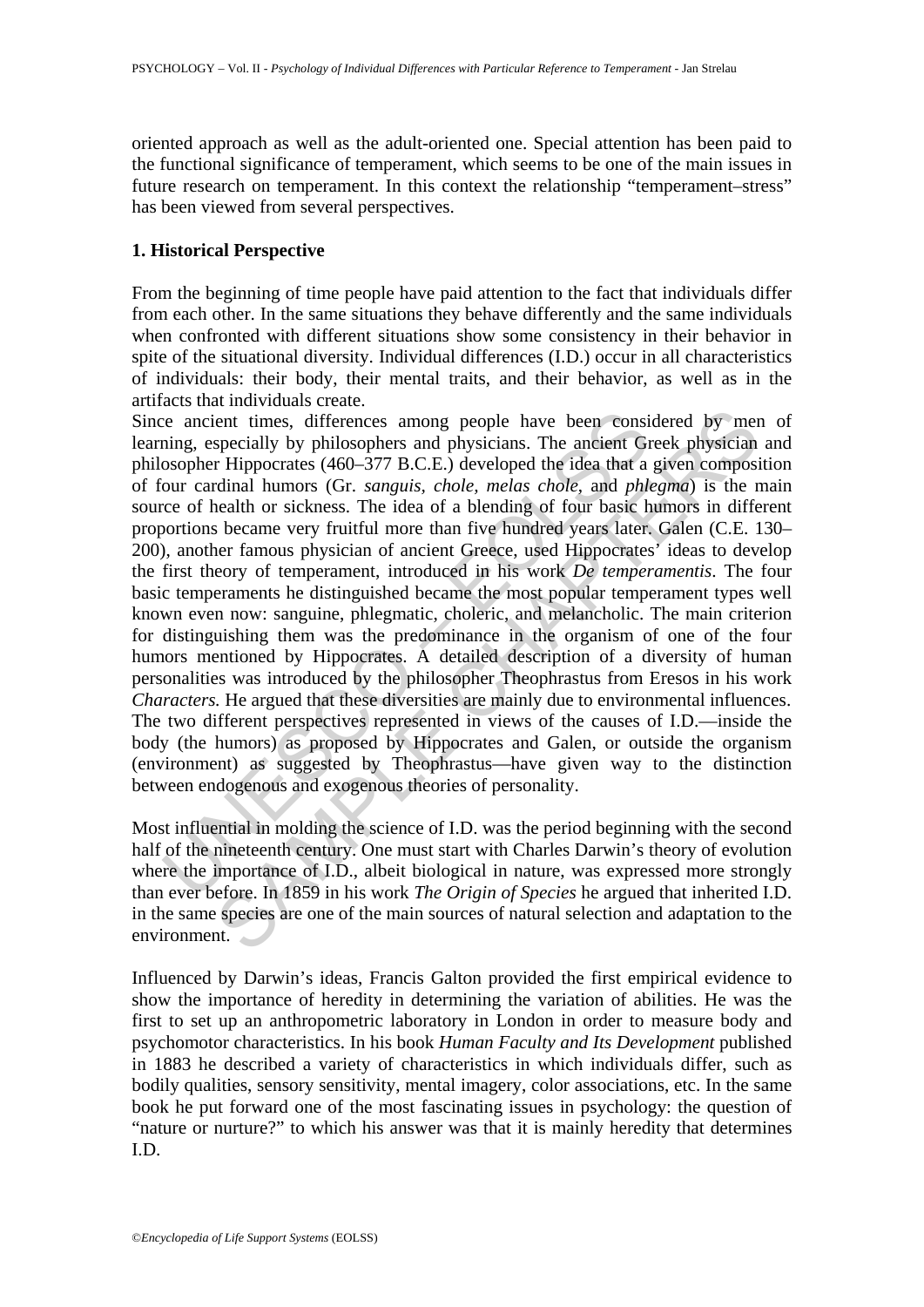The psychometric approach initiated by Galton was further developed by McK. Cattell. His psychological laboratory was the first in the USA where tests were used for examining I.D. Like his master—Galton—he concentrated on measuring rather simple psychomotor reactions with the belief that on that basis it would be possible to describe complex mental processes.

A milestone in the development of the I.D. approach was the contribution of the French psychologist Alfred Binet. In 1905 the first intelligence scale was published, the joint work of Binet and Simon. The test was intended to diagnose mentally retarded children in schools. Binet also introduced the concept of "mental age," which should be regarded as the first step in developing the idea of the intelligence quotient.

The survey of multinational contributions should include the impact of German psychologists, the most significant of whom was William Stern. In 1900 he outlined in the book *Über Psychologie der individuellen Differenzen* the topic and main problems of the psychology of individual differences (PID) as a separate discipline. Most experts in the field of I.D. consider this date the beginning of PID as a science. Of special importance for measuring intelligence was the introduction of the intelligence quotient by Stern in 1912. This made possible comparisons in the level of intelligence among individuals differing in age.

The psychometric approach, already present in studies on intelligence, appeared about 20 years later in research on temperament. Two Dutch psychologists, Heymans and Wiersma, developed a typology referring to a specific configuration of three temperament traits (emotionality, activity, and perseveration [i.e. *duration* rather than persistence of reactions]) based on inventory measures collected from more than 2500 people.

book *Über Psychologie der individuellen Differenzen* the topic are psychology of individual differences (PID) as a separate disciple field of LD. consider this date the beginning of PID as a sortance for measuring intelli *iber Psychologie der individuellen Differenzen* the topic and main probl<br>*iber Psychologie der individuellen Differenzen* the topic and main probl<br>hology of individual differences (PID) as a separate discipline. Most exp<br> Of considerable importance for the development of PID, especially in east European countries, was the contribution of the Nobel Prize winner Ivan Pavlov. Studying conditioned reflexes in dogs he noticed numerous differences between animals in the speed, ease, and magnitude of these reflexes. Based on these observations Pavlov developed in the second decade of the twentieth century a typology based on a specific configuration of nervous system properties—strength of excitation, strength of inhibition, balance of nervous processes, and mobility of nervous processes. The four types distinguished by Pavlov are regarded as the physiological basis of the ancient Greek temperament typology. So, then, (1) the sanguine was characterized as a strong, balanced, and mobile type, (2) the phlegmatic as a strong, balanced, and slow type, (3) the choleric as a strong, unbalanced type, and (4) the melancholic as a weak type of nervous system.

This short and very selective review shows that PID has benefited from many facts and ideas collected over a long period.

#### **2. The Concept of Individual Differences and Main Categories to Describe Them**

The many data collected over centuries and based mainly on observation allow us to conclude that I.D. between people are universal (common). This means that there do not exist physical, psychic, or behavioral characteristics in which people do not differ.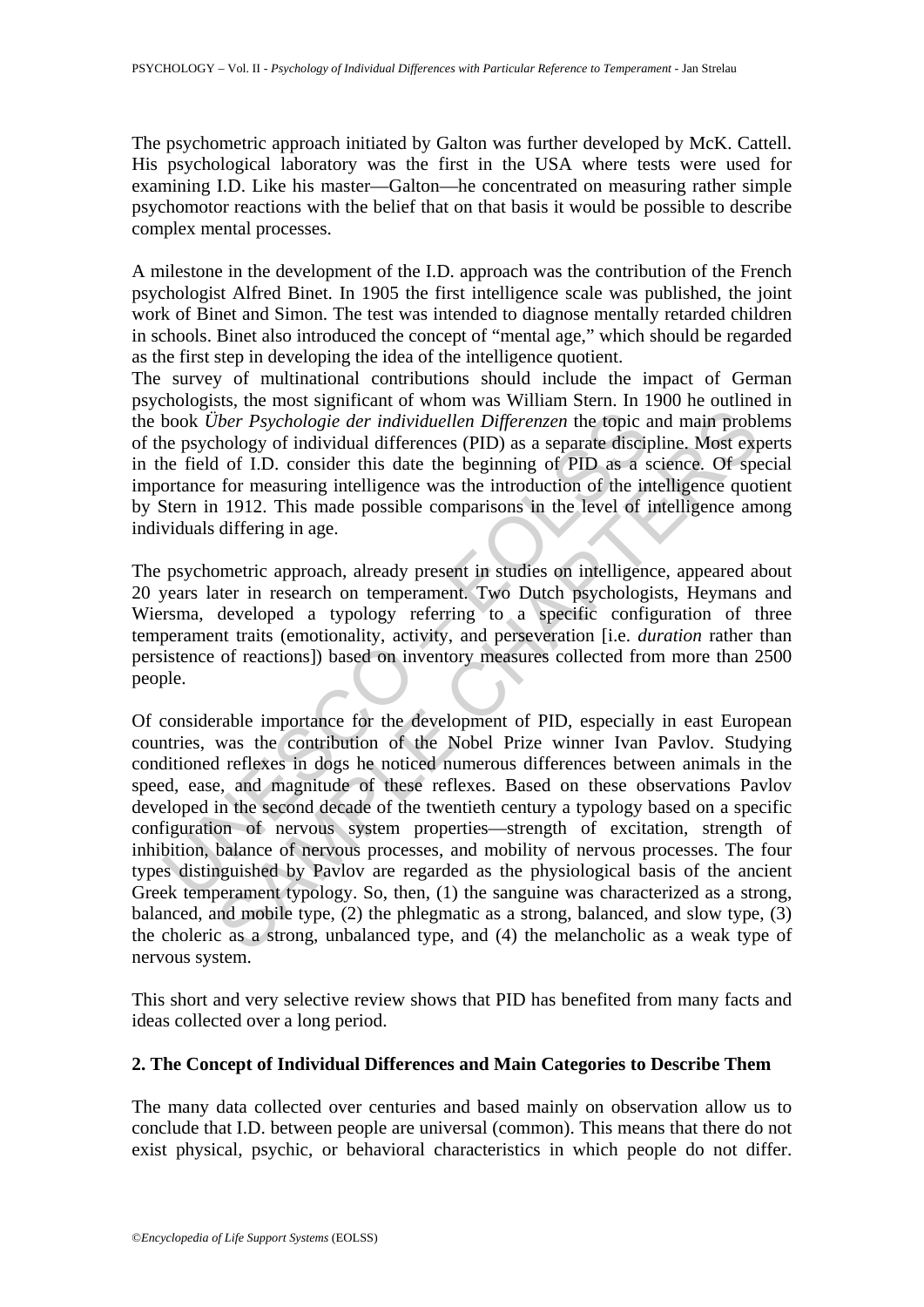Spectacular evidence in favor of the universality of I.D. comes from genetics. Although individuals belonging to the human species share the same number of chromosomes, their genetic endowment is unique. Among all living human beings there do not exist two individuals (except monozygotic twins) that are genetically identical. This statement refers to all other mammalian species, and probably to all vertebrates.

#### **2.1. The Psychology of Individual Differences**

I.D. is the phenomenon by which individuals (people and animals) being members of the same population differ among each other in respect to physical, behavioral, and psychic characteristics. The populations to which I.D. refer may be of different kinds and sizes (e.g. all people currently living, all women in a given community, or all students attending a specific high school).

Since I.D. are universal they can be observed everywhere in all kinds of processes, reactions, behaviors, states, and traits. But PID includes only those that might be characterized as being relatively stable, that do not vary from moment to moment or from day to day. Taking this criterion into account, PID covers such areas as intelligence, abilities, and cognitive style **(see** *Thinking and Problem Solving***)**, personality **(see** *The Social Psychology of Personality***)**, and temperament. Because of limited space this article focuses on temperament as one of the basic domains of traitoriented personality.

EVALUATION CONTINUES TO the quality can be observed everywhere in all ket to not vary from mort accertized as being relatively stable, that do not vary from mort and and to a compute the set of the do not vary from mort al are universal they can be observed everywhere in all kinds of proces<br>behaviors, states, and traits. But PID includes only those that migh<br>behaviors, states, and traits. But PID includes only those that migh<br>ed as being re The phenomena on which PID concentrates may be described mainly by such units as disposition, trait, factor, dimension, style, and type. Although they have a different status, all are based on the assumption that the phenomena to which PID refers are relatively stable (known as cross-temporal stability). Among them the concepts of type and trait have a special position. Type, which refers to a dominant disposition or configuration of traits that distinguish one group of people from another group of people, has to be regarded as a unit of classification. Type is not ascribed to individuals but is a category allowing us to classify individuals by means of given criteria. Individuals do not possess a type but belong to a given type.

Depending on the context, the construct of trait may be replaced by all other units but type. Hence we often use the terms (1) dimension—when the quantitative aspect in I.D. is taken into account; (2) factor—when the procedure of separating traits is based on factor analysis; (3) disposition—when we underline the endogenous character of traits; (4) style—when the stylistic (the "how") aspect of a trait is considered.

One of the essential issues in PID is the causes of I.D. A taxonomy based on a dichotomous distinction reduces all factors determining I.D. to heredity and environment. It is behavior genetics **(see** *Psycho-Genetics and Genetic Influences on Behavior*) that supplies the main evidence for the contribution of genes and environment (including their specific components) to I.D. in behavior and traits.

The twin method, adoption studies, and family studies are the main sources on which human behavior-genetic data are based. This article refers to selected results showing the importance of genes and environment in determining I.D. in temperament.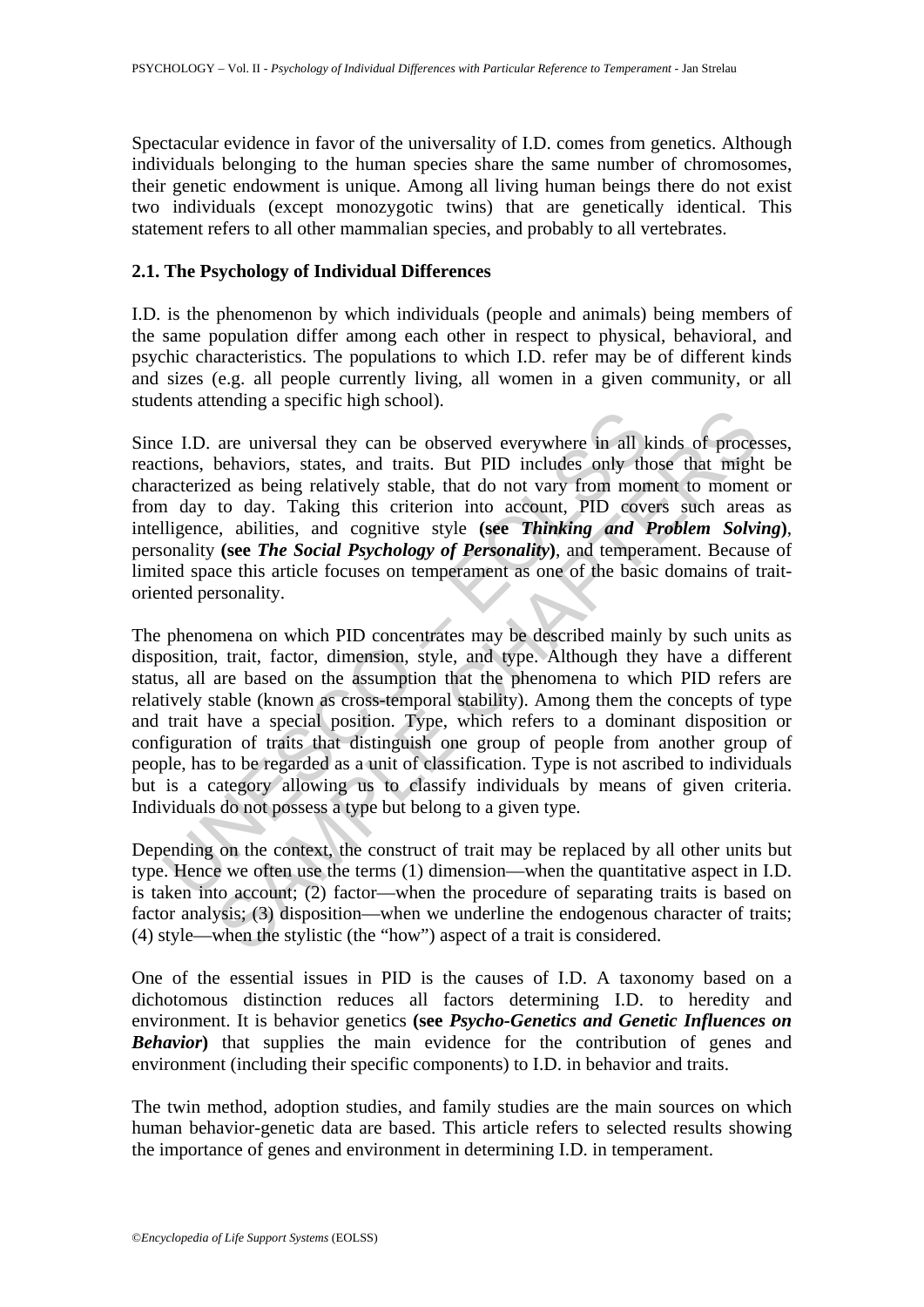## **2.2. Trait as the Basic Category for Describing Individual Differences**

The construct trait, understood as the basic unit of personality, was introduced in a most systematic way by Gordon Allport. Most trait-oriented personality psychologists consider trait a relatively stable and individual-specific generalized tendency to behave in a certain way expressed in a given category of varied situations.

The concept of trait was the object of a thorough critique from several points of view. The attack against this concept has its roots in data collected by Hartshorne and May. Their study, conducted in the 1930s and centered on measuring honesty as a trait, has shown that there was not much consistency among children when the same trait honesty—was measured on different occasions, especially when children were given the opportunity to deceive. Taking this study as a starting point, Walter Mischel issued the strongest challenge to trait theory. He demonstrated data showing that different measures of actual behavior assumed to be expressions of the same trait do not correlate with each other. At best their correlation does not exceed 0.30 when a questionnaire measure of a personality dimension is related to any external criterion of this dimension. Under the influence of Mischel's critique of traits, arguments have been collected in favor of this construct. They show under which conditions and circumstances the situation (environment) is what allows us to predict behavior, and under which it is the trait (person) that has this predictive power (see Table 1).

| measures of actual behavior assumed to be expressions of the same trait do not correlate<br>with each other. At best their correlation does not exceed 0.30 when a questionnaire<br>measure of a personality dimension is related to any external criterion of this dimension<br>Under the influence of Mischel's critique of traits, arguments have been collected in<br>favor of this construct. They show under which conditions and circumstances the |                                                      |                                  |
|-----------------------------------------------------------------------------------------------------------------------------------------------------------------------------------------------------------------------------------------------------------------------------------------------------------------------------------------------------------------------------------------------------------------------------------------------------------|------------------------------------------------------|----------------------------------|
| situation (environment) is what allows us to predict behavior, and under which it is the<br>rait (person) that has this predictive power (see Table 1).                                                                                                                                                                                                                                                                                                   |                                                      |                                  |
| <b>Circumstances</b>                                                                                                                                                                                                                                                                                                                                                                                                                                      | Dominant contribution to the variance of<br>behavior |                                  |
|                                                                                                                                                                                                                                                                                                                                                                                                                                                           | <b>Situation</b>                                     | <b>Trait</b>                     |
| Repeatability of observation                                                                                                                                                                                                                                                                                                                                                                                                                              | Single observation                                   | Repeated<br>observation          |
| Duration of observation                                                                                                                                                                                                                                                                                                                                                                                                                                   | <b>Brief</b>                                         | Extensive                        |
| Degree of variety of behavior                                                                                                                                                                                                                                                                                                                                                                                                                             | Single act                                           | Broad range of<br>many behaviors |
|                                                                                                                                                                                                                                                                                                                                                                                                                                                           |                                                      |                                  |
| Possibility to express behavior                                                                                                                                                                                                                                                                                                                                                                                                                           | Limited                                              | Unconstrained                    |
| Possibility to choose situations                                                                                                                                                                                                                                                                                                                                                                                                                          | Absent                                               | Unlimited                        |
| Possibility to create situations                                                                                                                                                                                                                                                                                                                                                                                                                          | Does not exist                                       | <b>Exists</b>                    |
| Novelty of situation                                                                                                                                                                                                                                                                                                                                                                                                                                      | Novel                                                | Familiar                         |

Table 1. Circumstances under which the preference for situation (environment) or trait as factors determining I.D. in behavior occurs

One of the crucial issues is the ontological status of a trait. This issue becomes critical when we refer to phenomena that occur not only in children and adults but that are also present in newborn babies and animals and in respect to which I.D. cannot be explained without referring to heredity.

Traits are expressed in reactions, behavior, or states but cannot be reduced to these phenomena. They are determined by internal (inborn and acquired) mechanisms but, again, cannot be reduced to these mechanisms. Traits are the result of a given interaction among a variety of internal mechanisms; they have a specific status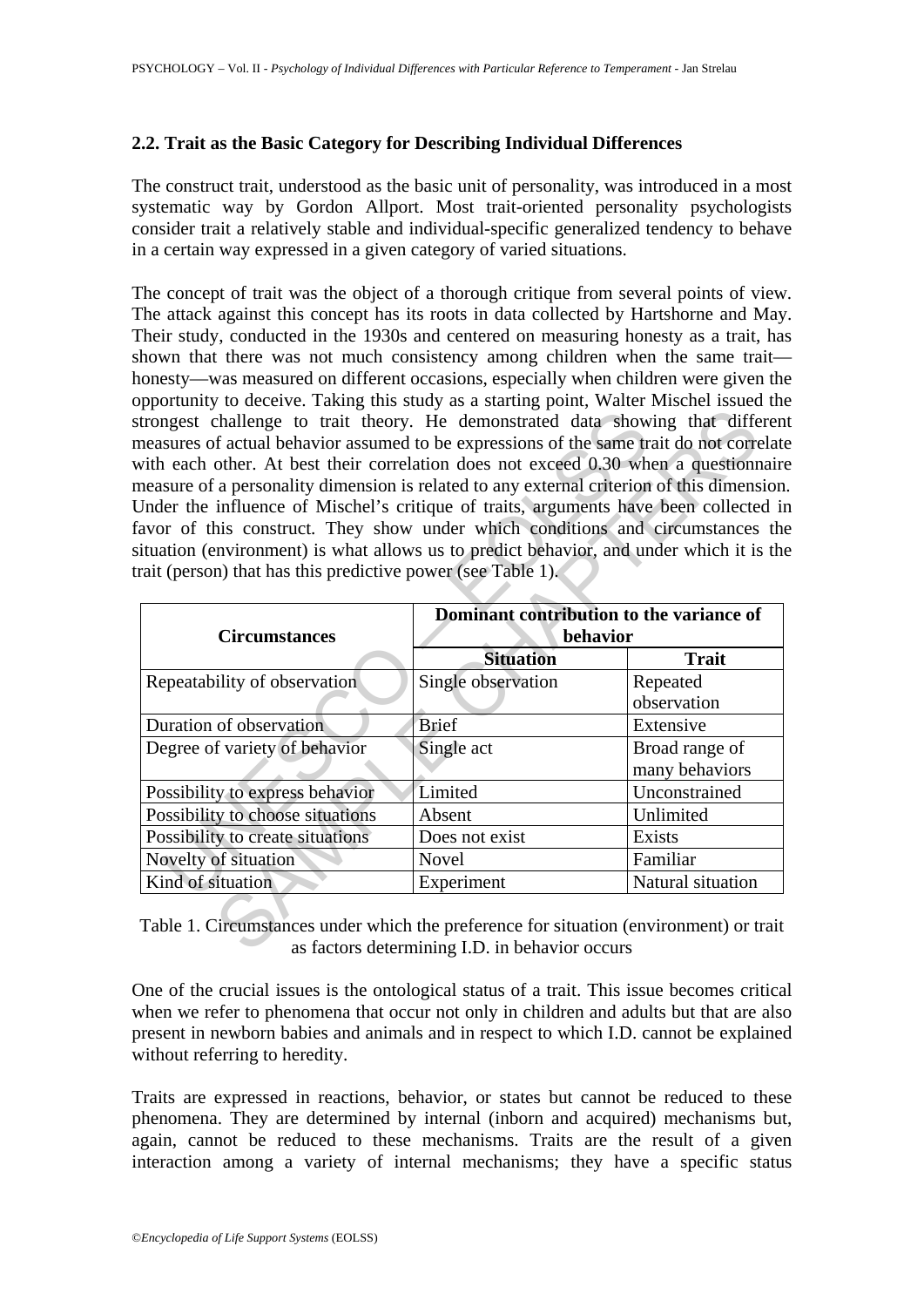expressed in the **tendency** to behave (react) in a given way. This tendency, being more or less consistent and stable, inborn, or acquired, may be modified by external conditions such as learning and other enduring environmental factors. Since the biological bases determining traits are far from being familiar and identified, traits have the status of **hypothetical constructs**. Figure 1 illustrates the hypothetical status of traits, their determinants, ways they express themselves, variables that mask, hamper, or modify these expressions, and also shows the ways traits can be assessed.



Figure 1. Hypothetical status of a trait

Fractive Situation<br>
Situation<br>
TRAIT<br>
TRAIT<br>
TRAIT<br>
TRAIT<br>
TRAIT<br>
TRAIT<br>
TRAIT<br>
TRAIT<br>
TRAIT<br>
Cohological states<br>
Informal mechanisms<br>
and their<br>
Dehavior prior to<br>
STATE<br>
Figure 1. Hypothetical status of a trait<br>
Figure 1 **EXERCUTE:**<br>
TRAIT<br> **EXERCUTEREM AND INCRED CONFIDENCIAL CONFIDENCIAL CONFIDENCIAL CONFIDENCIAL CONFIDENCIAL CONFIDENCIAL CONFIDENCIAL CONFIDENCIAL CONFIDENCIAL CONFIDENCIAL CONFIDENCIAL CONFIDENCIAL DESCRIPTION (THE PRESO** When talking about the biological bases of traits or factors, personality researchers refer to different physiological or biochemical mechanisms depending on the theory underlying personality. It has to be asked what are the determinants of the biological structures and functions underlying personality, including temperament. The many data based on behavior-genetic methods allow for a conclusion that heredity is an essential factor contributing to I.D. (phenotypic variance) of many personality traits, especially the ones related to temperament. It has to be remembered, however, that we do not inherit temperament or personality *per se*. Tendencies (of behavior and reactions) (i.e. traits) as such cannot be inherited because there does not exist a single biological substratum ascribed to them. In other words, one does not inherit anxiety, aggression, or activity but only biological mechanisms that heighten or lessen the probability that such traits will develop. There must be structures and mechanisms of a biological nature, such as physiological, neurological, biochemical, and hormonal, that are transferred genetically. In their activity and reactivity, and trait-specific interactions among those biological variables, I.D. determine the more or less stable tendency to behave (react) in a given way.

Biological structures and functions develop also under the influence of environmental factors, including the physical environment (nutrition, temperature, etc.) as well as the social (upbringing, learning, social interactions, etc.). One may assume that the environmental influences and results of learning when internalized and consolidated are reflected in the brain as individual-specific more or less persistent neural networks or in a terminology adopted from Piaget—as enduring schema developed under the process of assimilation and accommodation. These schema or neural networks contribute to the development of traits. Studies conducted since the early 1970s have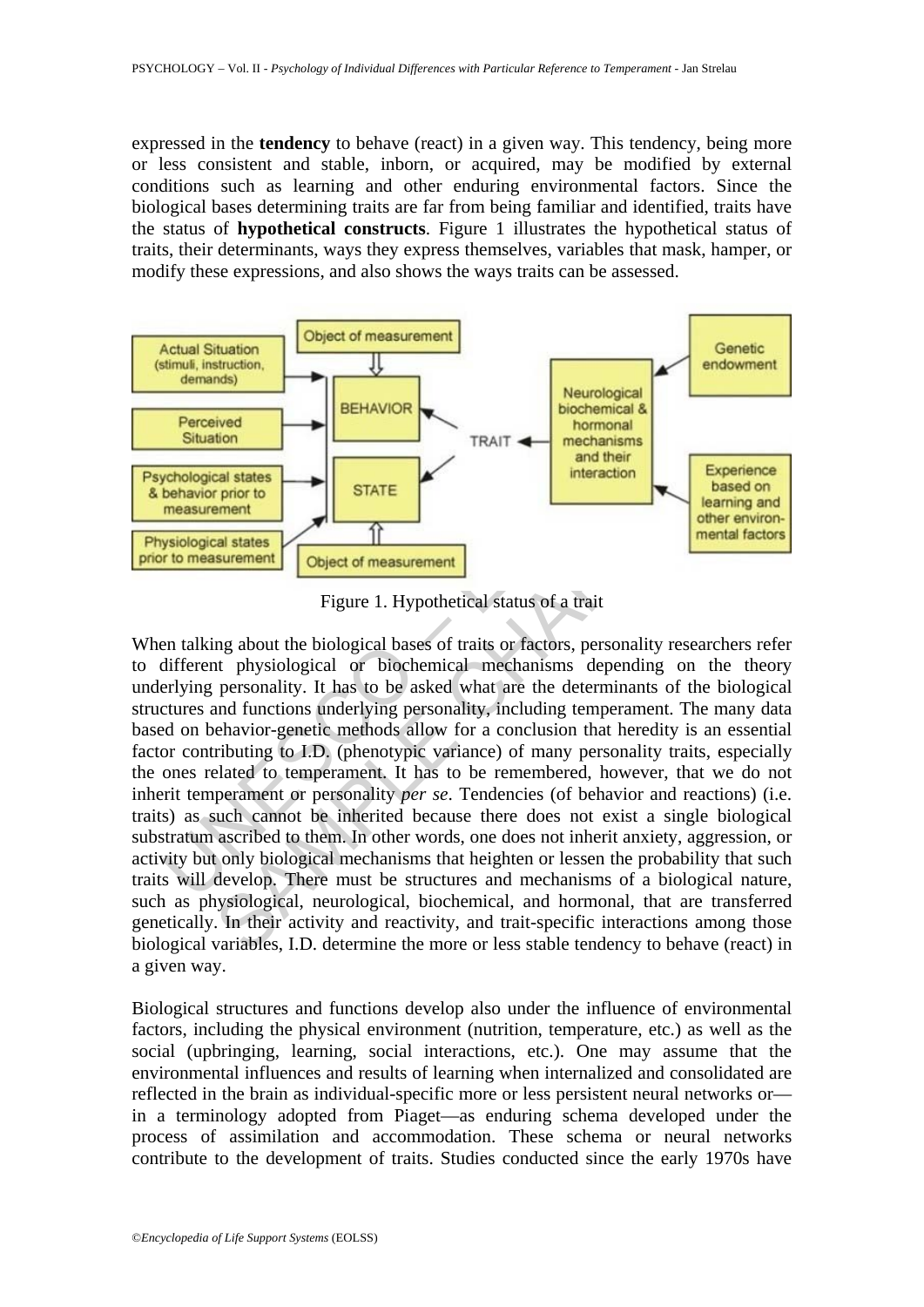shown that it is the environment that seems to be at least equally responsible in determining I.D. in temperamental traits. Many studies demonstrate that in case of temperament (this refers also to many other personality traits) it is the non-shared environment (which causes members of the same family to be different from each other) that mainly contributes essentially to their phenotypic variance.

As already mentioned, this article will concentrate only on temperament regarded as spectacular phenomena in which individuals differ.

#### **3. Temperament as a Component of Personality**

For the purpose of this article temperament is defined as a phenomenon that refers to basic, relatively stable personality traits that are present since early childhood, occur in people, and have their counterpart in animals. Being primarily determined by inborn neurobiochemical mechanisms, temperament is subject to slow changes caused by maturation and individual-specific genotype—environment interplays. Instead of giving a systematic view on the development of temperament theories and research, this article will concentrate on selected issues such as founders of contemporary temperament research, recent child-oriented and adult-oriented temperament theories, and functional significance of temperament.

## **3.1. Founders of Contemporary Research on Temperament**

ple, and have their counterpart in animals. Being primarily detrobiochemical mechanisms, temperament is subject to slow c duration and individual-specific genotype—environment interplays stematic view on the development of In that their counterpart in animals. Being primarily determined by inferred mechanisms, temperament is subject to slow changes caused and individual-specific genotype—environment interplays. Instead of given consider ic v When we attempt to tap the beginnings of contemporary interest in temperament, accompanied by the original approaches, our attention is drawn particularly to the following scholars active in three different countries: Hans J. Eysenck in England, Alexander Thomas and Stella Chess in the United States, and Borys M. Teplov in Russia. Teplov's pioneering research on temperament, although very influential in all states of the former Soviet Union as well as in eastern Europe, did not greatly affect the research on temperament in other countries, and therefore his contribution—known as the neo-Pavlovian approach to temperament—will not be discussed here.



TO ACCESS ALL THE **21 PAGES** OF THIS CHAPTER, Visi[t: http://www.eolss.net/Eolss-sampleAllChapter.aspx](https://www.eolss.net/ebooklib/sc_cart.aspx?File=E6-27-04-05)

#### **Bibliography**

Buss A.H. (1989). Personality as traits. *American Psychologist* **44**, 1378–1388. [This gives a comprehensible and condensed view on the concept of trait.]

Eysenck H.J. and Eysenck M.W. (1985). *Personality and Individual Differences: A Natural Science Approach*, 424 pp. New York: Plenum Press. [This presents a historical background of temperament and detailed information regarding Eysenck's theory and studies on temperament.]